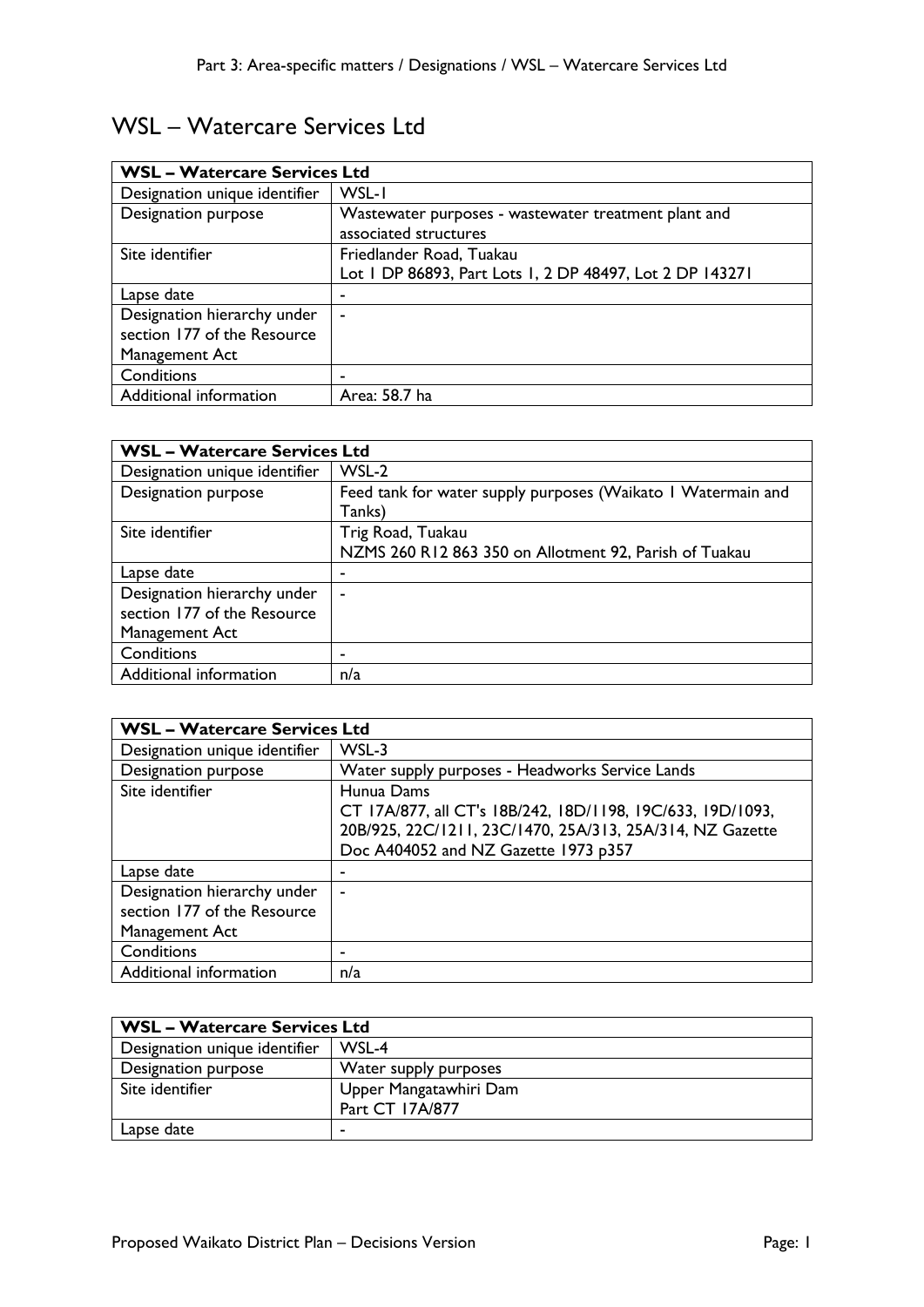| Designation hierarchy under<br>section 177 of the Resource | $\sim$ |
|------------------------------------------------------------|--------|
| Management Act                                             |        |
| Conditions                                                 |        |
| Additional information                                     | n/a    |

| <b>WSL - Watercare Services Ltd</b> |                               |
|-------------------------------------|-------------------------------|
| Designation unique identifier       | WSL-5                         |
| Designation purpose                 | Water supply purposes         |
| Site identifier                     | Future Lower Mangatawhiri Dam |
|                                     | Part CT 17A/877               |
| Lapse date                          | ۰                             |
| Designation hierarchy under         | $\blacksquare$                |
| section 177 of the Resource         |                               |
| Management Act                      |                               |
| Conditions                          | ٠                             |
| Additional information              | n/a                           |

| <b>WSL - Watercare Services Ltd</b> |                       |
|-------------------------------------|-----------------------|
| Designation unique identifier       | WSL-6                 |
| Designation purpose                 | Water supply purposes |
| Site identifier                     | Mangatangi Dam        |
|                                     | CT 17A/877            |
| Lapse date                          | ۰                     |
| Designation hierarchy under         | ۰                     |
| section 177 of the Resource         |                       |
| Management Act                      |                       |
| Conditions                          | -                     |
| Additional information              | n/a                   |

| <b>WSL - Watercare Services Ltd</b>                                          |                                                                                                                                                                                                |
|------------------------------------------------------------------------------|------------------------------------------------------------------------------------------------------------------------------------------------------------------------------------------------|
| Designation unique identifier                                                | WSL-7                                                                                                                                                                                          |
| <b>Designation purpose</b>                                                   | Water intake structure, low lift pumping station, water treatment<br>plant and high lift pumping station and stormwater and runoff<br>impoundment facility                                     |
| Site identifier                                                              | Hayward Road, Tuakau<br>Allotment 99, Tuakau Parish (CT 649/130), Allotment 100, Tuakau<br>Parish (CT 488/198) and on land forming a road reserve adjacent<br>to the bank of the Waikato River |
| Lapse date                                                                   |                                                                                                                                                                                                |
| Designation hierarchy under<br>section 177 of the Resource<br>Management Act |                                                                                                                                                                                                |
| Conditions                                                                   | ٠                                                                                                                                                                                              |
| Additional information                                                       | n/a                                                                                                                                                                                            |

| <b>WSL - Watercare Services Ltd</b> |                                     |
|-------------------------------------|-------------------------------------|
| Designation unique identifier       | WSL-8                               |
| Designation purpose                 | Feed tank for water supply purposes |
| Site identifier                     | Harrisville Road, Tuakau            |